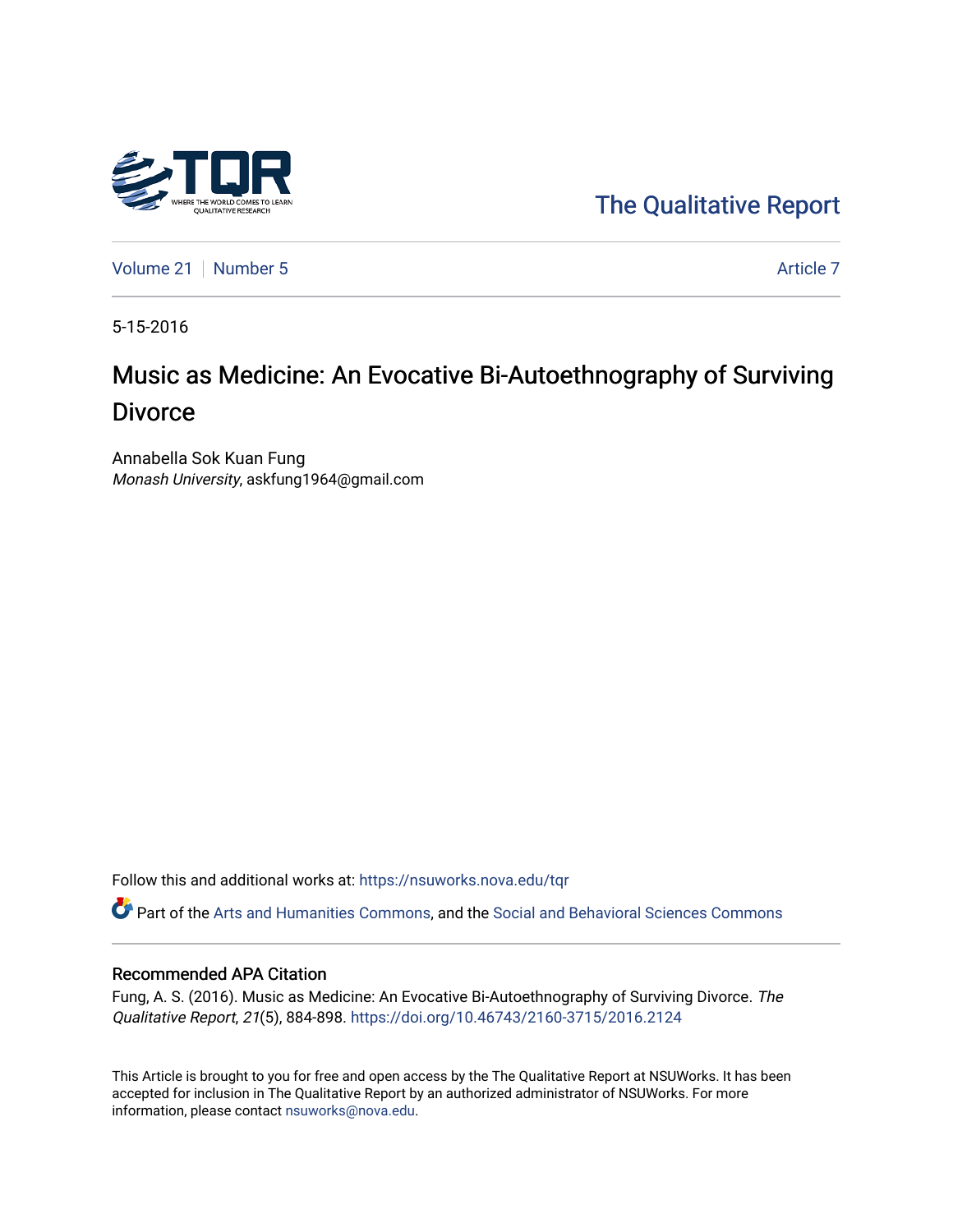

## Music as Medicine: An Evocative Bi-Autoethnography of Surviving Divorce

## **Abstract**

As a musician-researcher of Chinese musicians' journeys, I was confronted with stories that led me to interrogate my own worldviews. As my identity shifted in this experiential process, I became an autoethnographer by serendipity. Autoethnography is storytelling that blurs the boundaries between humanities and sciences, expressing lived experience in novel and literary forms, depicting stories and including authors' critical reflection on their lives and writing process, with the purpose of transforming self and society. This evocative autoethnography explores the phenomenon of divorce, in reference to my personal experience and another musician's lived experience interpreted through my understanding as a participant-researcher. This project integrates autoethnographical and phenomenological approaches in the analysis of two intertwining narratives. Two overarching themes will be explored: music as medicine, and divine hope in healing. Musicking and our Christian faith had transformed us from heart-brokenness to survival. I draw on multiple intersections to theorize about these two tales from two generations. This is the essence of autoethnographic research where theorizing takes different forms and can be engaged through multiple points of contact and streams of processing. The retelling of our stories captures something alive, and challenges biases associated with divorce and predicted by cultural norms. Our biautoethnography is staged-storied-scholarship that is therapeutic and embodied. It incorporates evocative texts, dramatic narratives and musical presentations that combine to communicate our innerworlds to others who might share a similar experience. This study explores new directions in finding authentic selves through qualitative inquiry with the creative use of multimedia in autoethnographic performances.

## Keywords

Evocative Autoethnography, Divorce, Musicking, Divine Hope, Storytelling, Narrative

## Creative Commons License



This work is licensed under a [Creative Commons Attribution-Noncommercial-Share Alike 4.0 License](https://creativecommons.org/licenses/by-nc-sa/4.0/).

## Acknowledgements

I owe a special debt of gratitude to Lily and my two children for simply being themselves. Their courage to overcome adversities has inspired me to continue my work researching about life. I want to thank my supervisor for making the article more succinct to enable the flow of storytelling.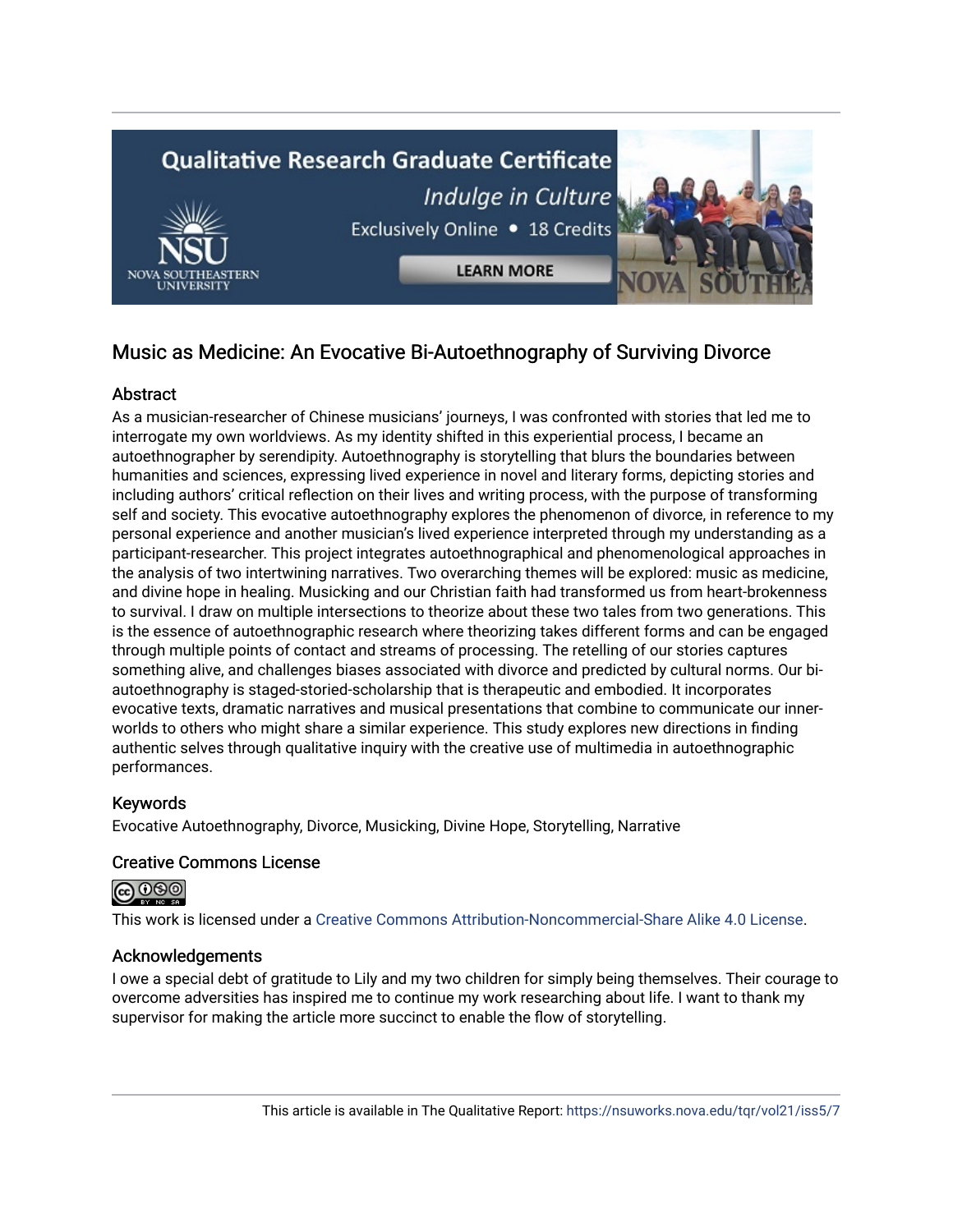

## **Music as Medicine: An Evocative Bi-Autoethnography of Surviving Divorce**

Annabella Fung

Monash University, Clayton Campus, Victoria, Australia

*As a musician-researcher of Chinese musicians' journeys, I was confronted with storiesthat led me to interrogate my ownworldviews. As my identity shifted in this experiential process, I became an autoethnographer by serendipity. Autoethnographyisstorytellingthatblurstheboundariesbetween humanitiesand sciences, expressing lived experience in novel and literary forms, depicting stories and including authors' criticalreflection on their lives andwriting process, with the purpose of transforming self and society. This evocative autoethnography explores the phenomenon of divorce,in reference to my personal experience and anothermusician's lived experience interpreted through my understanding as a participant-researcher. This project integrates autoethnographical and phenomenological approaches in the analysis of two intertwining narratives. Two overarching themes will be explored: music as medicine, and divine hope in healing. Musicking and our Christian faith had transformed us from heartbrokennesstosurvival.I drawonmultiple intersectionstotheorize aboutthese two tales from two generations. This is the essence of autoethnographic research where theorizingtakesdifferentformsandcanbe engaged throughmultiplepoints of contact and streams of processing. The retelling of our stories captures something alive, and challenges biases associated with divorce and predicted by cultural norms. Our bi- autoethnography is staged-storied-scholarship that is therapeuticandembodied.It incorporatesevocativetexts,dramaticnarrativesand musicalpresentationsthatcombine tocommunicateourinner-worldstootherswho might share a similar experience. This study explores new directions in finding authentic selvesthrough qualitative inquiry with the creative use of multimedia in autoethnographic performances. Keywords: Evocative Autoethnography, Divorce, Musicking, DivineHope, Storytelling, Narrative*

## **Meeting Lily in a Summer School**

In January, 2014, I received a scholarship to attend a Summer School for Choral Conductors and Piano Accompanists in Melbourne. I met Lily on the first morning and noticed her straight away because she was one of the first participants who volunteered to play a prescribed piece. Lily spoke confidently before she began; she finished with a smile and looked calm throughout. I admired her bravery and was impressed by her talent and composure. Gradually Lily and I became friends. I talked about my work as a secondary-school teacher of music and Chinese, and about being a research student. Lily showed great interest because she struggled to learn Mandarin in high school. Apart from our common passion for music, we were both experienced accompanists for church choirs, and shared similar life experiences as Asians living in multicultural Australia. Although I am about the age of her mother, Lily related to me as a friend. On the last day I invited Lily to be a participant in my research about the influence of Confucianism on music learning among the Chinese Diaspora. Adhering to ethical requirements, I gave her the Explanatory Statement and Consent Form and waited to hear if she was interested in being interviewed.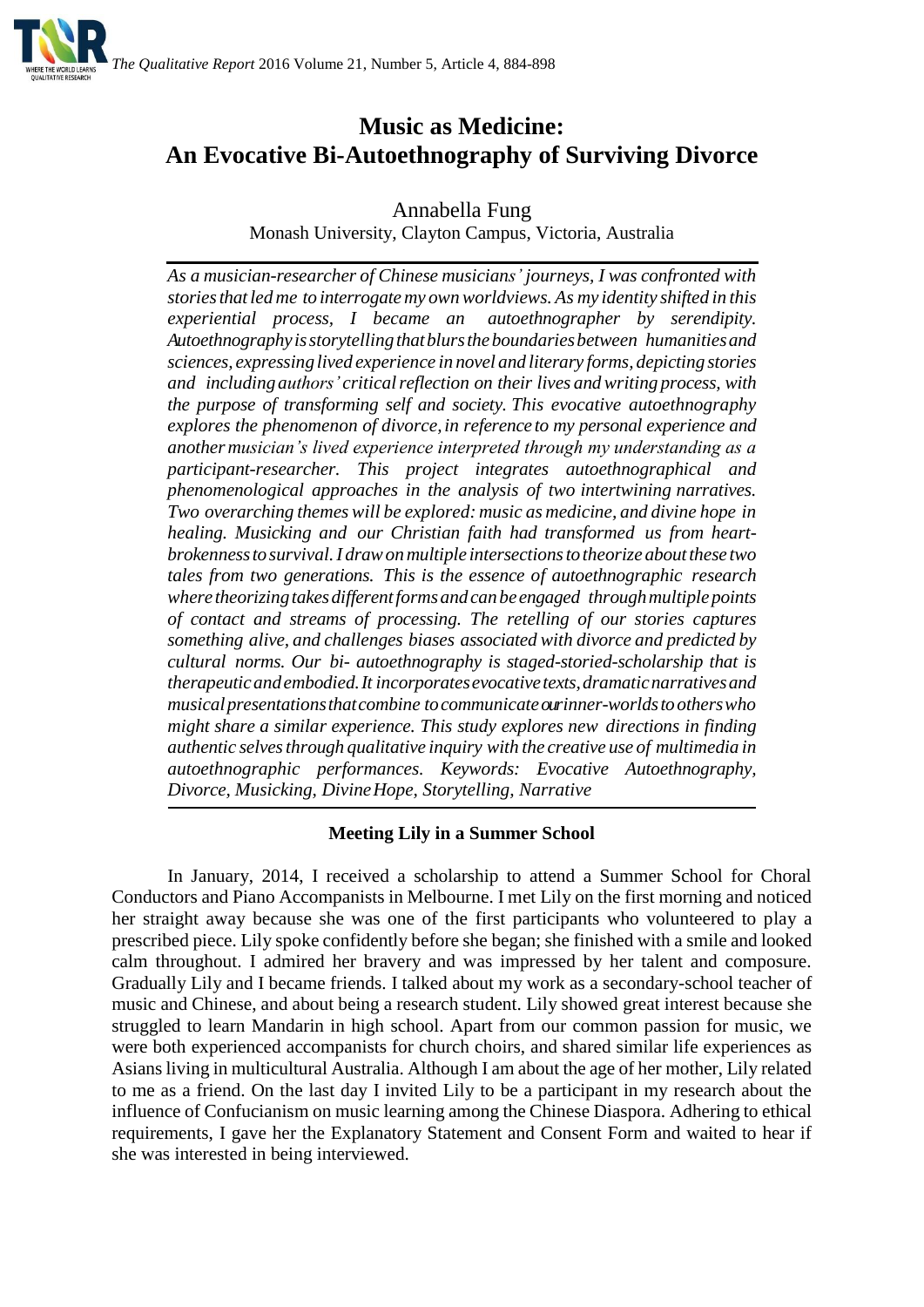#### **From the Interview to the Current Project**

A few weeks later I interviewed Lily. She disclosed to me the most traumatic events she had experienced being a child growing up in a fatherless household as a result of her parents' divorce more than a decade ago. Empathetically I related her lived experiences with my divorce; her heartache was transferred to me and I felt a stabbing pain in my chest as I simultaneously relived my divorce journey. I later sent Lily the interview transcript for approval and I remain in contact with her. One day I began to write her story. While brainstorming and sketching the rough skeleton of this paper, I recalled Lily's beautiful face, her tall and lean build, her deep and gently spoken voice, and the sounds and movements of her piano playing. I relived her story in my mind. Although we both have separate lives, I felt nostalgic as if I mentally met her again at the many cross roads that we shared.

#### **From Theory to Practice: Symbolic Interactionism to Autoethnography**

Theoretically this study employs Symbolic Interactionism to see self in terms of its direct relationship to various segments of social life. The "self" arises in social interaction through symbolic communication involving a process of definition or redefinition (Blumer, 1986; Mead, 1934; Yep, 2002). Identity is negotiated, formed, maintained and modified through our social interactions. Einstein (1949) regarded the intuitive mind as a sacred gift and the rational mind is a faithful servant, but we have created a society that honors the servant and has forgotten the gift. I believe my ongoing interactions with Lily, my intuitive response to her sorrow, and my later projection of her experiences onto mine with my two children, who are also victims of my divorce, warrants in-depth investigation. I want to use the creative and scholarly voice of autoethnography which connects my heart with my head, to engage my readers in the exploration of the commonality and difference of the two tales, and at the intersections of various ethnicity, spirituality, education, occupation, location, gender, age, sexuality, parenthood, class, marital status, disability identity positions known as intersectionality (Allen, 2010; Ellis, Adams, & Bochner, 2011; Boylorn & Orbe, 2014).

Autoethnographers as researcher-practitioners write lives and make personal experiences meaningful and scientific, blurring the boundaries between humanities and social sciences, expressing concrete lived experience in novel and literary forms, depicting local stories and including authors' critical reflection on their lives and writing process (Antikainen, Houtsonen, Houtelin, & Kauppila, 1996; Ellis & Bochner, 2000; McIlveen, 2008). Autoethnograpy is "cultural in its interpretative orientation … and autobiographical in its content orientation (use personal experiences) as primary data" (Chang, 2008, p. 48). Autoethnography is a cultural practice (Bochner, 2012) in which we invite readers into our past and present, our thoughts and feelings, and our critique of diverse sociocultural phenomena. Evocative autoethnography texts are intensely personal that feature "concrete action, emotion, embodiment, spirituality… can appear in poetry, journals, fragmented and layered writing, and social science prose. The workings of the self are expressed emotionally, physically and cognitively" (Ellington & Ellis, 2008, p. 448); it impacts upon the sensemaking of the reader with such aesthetic style of text where the researcher must be able to write well and truthfully (Ellington, 2001; Boyle & Parry, 2007). My project gives voice to two previously muted and marginalized stories, and instigates discussions about the intersections of personal and intracultural standpoints. It allows the researchers to critically use introspective lenses to better understand who we were, are and may become. Autoethnographers can approach their selfanalysis either as ethnography or phenomenology. In the latter the researcher studies "a phenomenon rather than a 'cultural practice' [thus] it would be auto-phenomenological rather than autoethnographical" (Gruppetta, 2004, p. 1). Autophenomenology is an offshoot of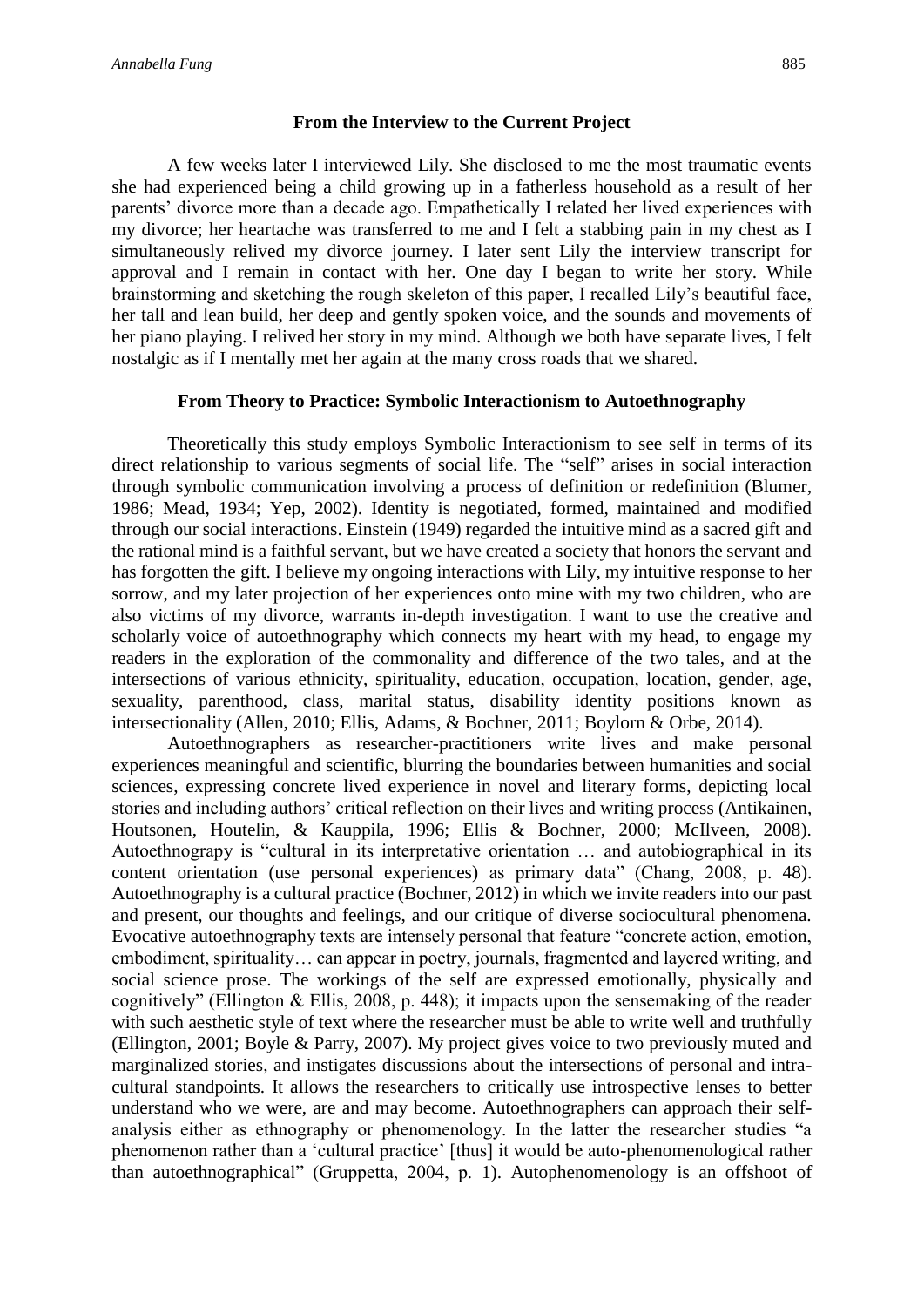autoethnography in which the researcher is both researcher and participant in his/her study of a particular phenomenon (i.e., divorce in this case), subjecting his/her own lived experience to rigorous phenomenological analysis (Allen-Collinson, 2011).

Critics of autoethnography have described this method as soft-research or me- search that is atheoretical, ungeneralisable, and self-absorbed (Atkinson, 2006). Such criticism is based on traditional assumptions about what counts as scientific scholarship and the production of knowledge (Ellis & Bochner, 1996). Orbe (2005) maintained that theorizing takes a variety of forms and can be engaged through multiple points of contact and streams of processing. This retelling and reimagining of stories captures something alive, fluid and current and cannot be regulated to rigid conceptualization of what is or is not scholarship. Everyday theorizing is a natural human process (Boylorn & Orbe, 2014).

#### **Creating Novel Ways to Finding Selves: Data Collection and Analysis**

This is a potentially challenging project, which demands spontaneity and craftsmanship in staging intertwining vignettes and juxtaposing evocative storytelling in multiple timeframes and spaces to reveal the impact of divorce on the two broken lives and the power of music and faith in healing. Autoethnographic performance is the only method in qualitative research which provides me with the freedom to express my inner-world in relation to Lily's in stagedstoried-scholarship. Methodologically, the data of this study are derived from my interview with Lily which I analyzed using Interpretative Phenomenological Analysis (IPA). IPA "explores in detail how participants are making sense of their personal and social world … the meanings particular experiences, events, states hold for participants" (Smith & Osborn, 2009, p. 53). The interview was transcribed and sent to Lily for modification and approval. The data included my subsequent email correspondences with Lily and my recollections and interpretations of my/our lived experiences. A number of significant themes emerged and the overarching themes discussed in detail.

My autoethnographic performance is staged-storied-scholarship that incorporates evocative texts, dramatic narratives and musical presentations that combine to communicate my inner-world to others. This includes my original and evocative poem:

#### *The Pain of Divorce*

*It's my pain, and It's her pain, and It's the pain we both hated. It's the pain that bonded our friendship. It's the pain that stigmatized our lives. It's the pain that transformed us. Storytelling liberated our bondages. Musicking freed our souls. Divine hope healed our hearts.*

I also created a video performance of my composed song *Surrender* with original lyrics reflecting the shared experience of divorce (discuss later). Our stories expressed in a stream of consciousness (enacted through poem, video and music) reveal personal and cultural realities that can be understood through narrative interrogation. Human beings are storytellers; and all forms of communication are best understood as stories (Fisher, 1987). Storytelling is alive and can be restorative; it liberates and reflects a search for healing (hooks, 1989). In this project, I explore multiple intersections as I theorize about these two intertwining tales from two different generations, and two themes will be explored: music as medicine, and divine hope in healing.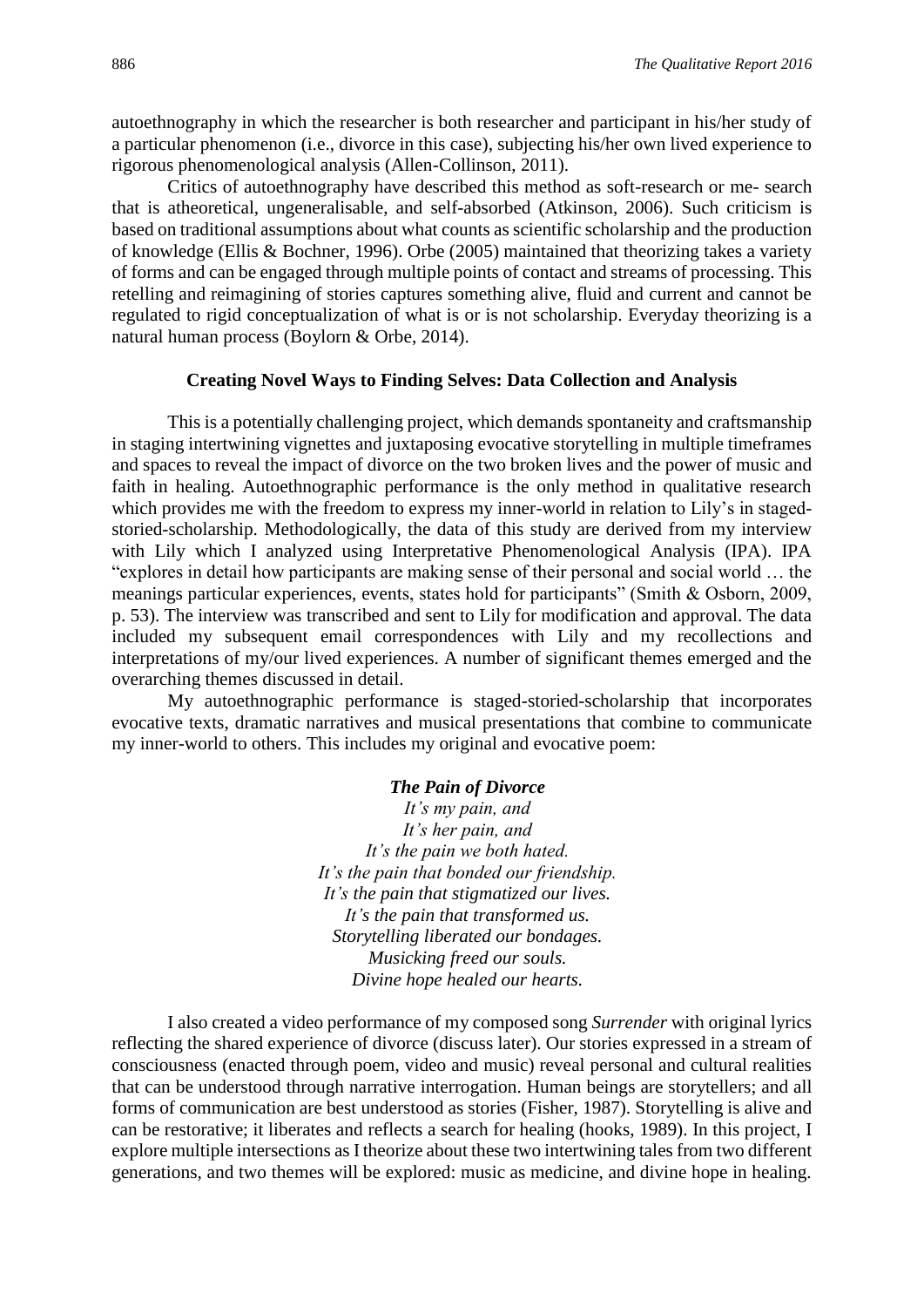Musicking and my Christian faith had transformed me from heart- brokenness to survival and spiritual revival.

Freire (1970) argued that we are oppressors at the same time that we are oppressed. We suffer from and participate in our own oppression. Morella-Pozzi (2014) explained such terrible dichotomy of "feeling in some way wrong just for being herself," while "struggling for recognition, acknowledgement and acceptance" (p. 187). In this project, I want to challenge the hegemonic presumption about "bad things result from doing/being bad." I propose that "while bad things can happen to all; we emerge as better and stronger persons after surviving adversities." Both of us endured a lot of pain connected to divorce; these common experiences bonded our friendship. *Divorce changed everything*, we were emotionally traumatized, socially stigmatized, and relationally alienated, as well as being misunderstood, mistreated and marginalized by society. I/we went through the classic stages of coping with trauma: denial, anger, depression, negotiation and acceptance. By giving magnified voices to our muted past, this autoethnographic account intends to acknowledge the power discrepancies, inequities, prejudices, anger and insults that were present. I do not take for granted the responsibility and opportunity to present our stories. With honesty, humility and transparency, I hope to bring greater understanding about divorce awareness to society; as well as to "enhance existing understanding of lived experiences enacted within social locations situated within larger systems of power, oppression and social privilege" (Boylorn & Orbe, 2014, p. 4). In the following, I will examine the aftermath of my divorce and the rebuilding of my new life, in reference to Lily who grew up in a single-parent household.

#### **Lives Before Divorce**

Before my marriage ended, I considered myself one of the luckiest women in the world— a happily married housewife, mother of two children, homemaker who could maintain a prestigious career as a home-studio music teacher. I weekly taught Chinese at community language schools. Mostly, I taught music at flexible hours, did household chores as I liked. I could shop to my heart's content if I did not mind the lack of privacy by the presence of two needy children. We had a joint bank account and were financially comfortable. I was not bombarded by household bills because my then husband looked after all the family finances and he would drive if we went out as a family. I loved to be a hostess, cooking and serving fancy meals, playing music and telling jokes to entertain family and friends in my well decorated home. Although I believe I am a reasonably intelligent woman, I had developed a lazy habit of relying on my then husband to make decisions for the family; I became codependent to be someone's wife and some children's mother, nurse, chef and chauffeur. Slowly and silently, without noticing it consciously, the former "I" was camouflaged into the routine business of everyday life and I sadly lost my individuality.

Lily is a second generation Melbourne-born Chinese with parents originating from Taiwan. Both her maternal and paternal grandparents still live in Taiwan. Lily was socialized into a middle-class home with two professional parents— her father is a scientist with a PhD in Botany, and her mother an accountant. As a child, Lily spoke Mandarin at home and went to weekend language schools to learn Chinese. Both parents exercised an authoritarian parenting style that was critical about every aspect of Lily's intellectual, physical and personal development. She was lectured by her mother and mildly beaten by her father if she misbehaved. Lily's maternal family was Christian and Lily and her mother often went to church choir rehearsals as well as going to Sunday services together. Although not a Christian Lily's father was, happy to send his only daughter to a Christian school because he believed "Christian schools make better people." Lily's life before her parents' divorce was simple; she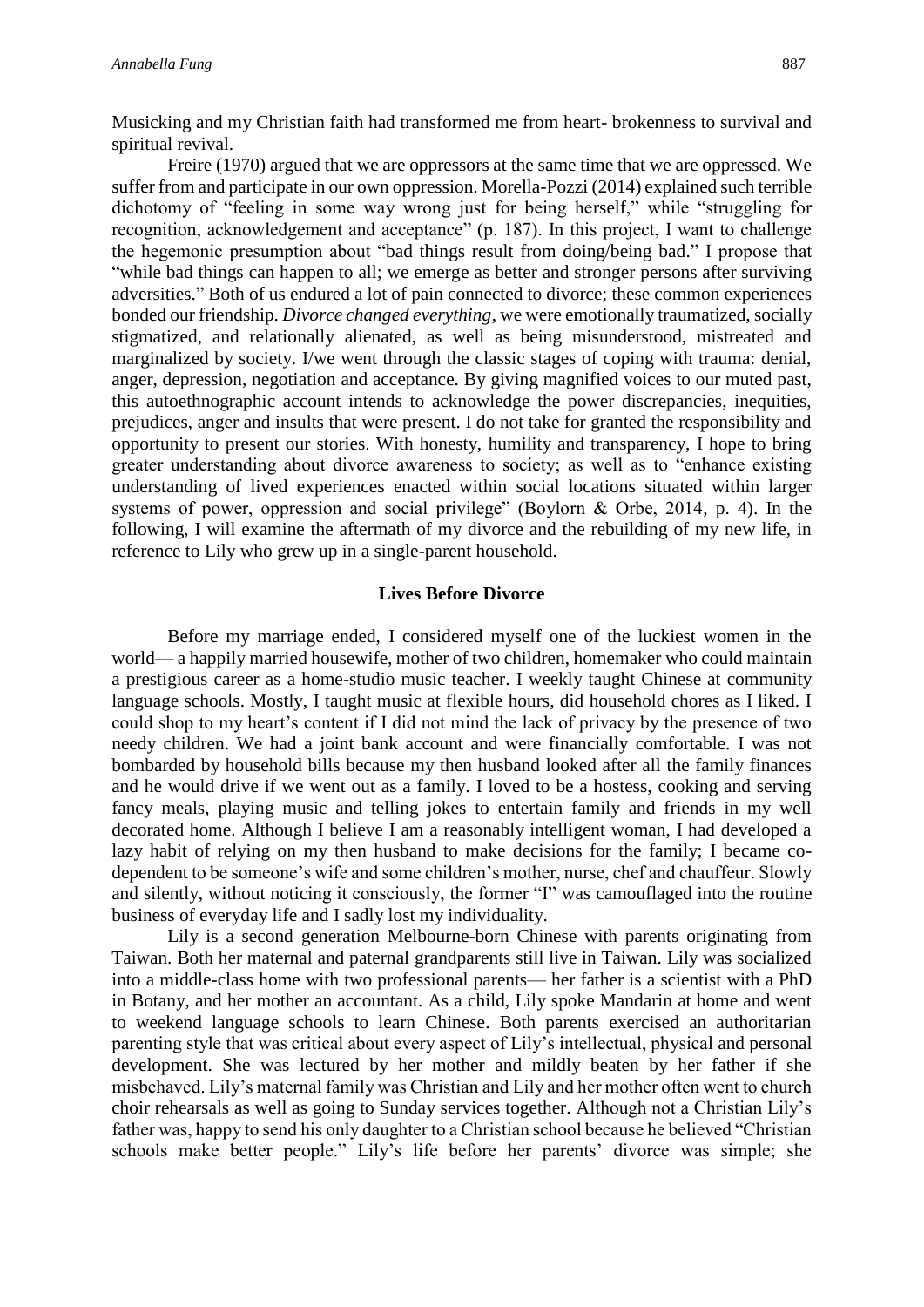remembered routinely going out with the family and being disciplined by her father. There was a lot of interaction, and ongoing communication within the family walls in the old days.

#### **Divorce Changed Everything**

At the beginning of 2004, by discovering my then husband's extra-marital affair with his secretary, my marriage gradually came to an inevitable end. I was thirty-nine, my son was eight and my daughter was only four years old. My entire world— my work in studio and language teaching associated with financial security, the physical home linked with sense of safety and belonging— and my mental equilibrium which was the emotional attachment to my most trusted partner collapsed beyond repair. At that time, the only thing that kept me on the right track was the *hope* of quickly finding a job to fill my empty days; I did not want to remain confined to the house which was full of memories of a once happy family. I also resented the fact that I sacrificed my career for the sake of being a wife and full-time mother; and life repaid my loyalty to my then husband and children with betrayal of trust. I was very angry, angry with myself, and furious with the world. I had kept the secret of the ongoing affair from my extended family and friends for almost two years because we were seeing marriage counsellors with the hope of repairing the damage. Exposing my then husband's unfaithfulness was considered unwise in case he later came home.

During this time, it was extremely agonizing for me to keep silent. The hours of the day seemed much longer than before. A few times while driving, I experienced serious disorientation and nearly had fatal accidents. I kept torturing myself by mentally rehearsing and playing back all the hurtful things said to me. The profound sadness was that I felt as if I was left out in the deserted wilderness under the scorching sun, being isolated and slowly dehydrated to death. My interpersonal relationships were fractured, and criticisms and misunderstandings continued to accumulate because of my prolonged silence. All of the following thoughts went through my mind a million times every  $day - I$  had to relearn how to manage my life with two children on my limited income because I had no previous savings apart from the funds in our joint account. I had to train myself to drive longer distances to reenter the competitive workforce after a ten-year break. I needed to focus my energy and mental power on the present and future rather than indulging in the past with endless sorrow. I had no choice but to pick up myself from the rubble and rebuild a new life for my children and myself. *Divorce changed everything*.

Lily's parents were divorced when she was in primary grade four, and she had infrequent contact with her father afterwards. Lily missed seeing her dad and "wanted to prove to him that she was worthy for his love." Lily used music "as a tool to express her anger and bitterness; and to get her father's attention." Initially, after the divorce, Lily saw her father on weekends. Later, her father left Australia for a new job in China. Lily only had telephone contact with him from then on. Lily's mother also changed her behavior completely at home; she was less of an authoritarian parent and began to learn to interact with Lily on a warm and caring way. Lily explained:

Although my mum is a Christian, she used to compare me with my friends, wanting me to be as good as them or even beat them. Later I found out it was really common among Chinese people. I got really frustrated by that, and felt really hurt. In grade six, I had my first serious conversation with my mum— I said, "Please accept me as I am, I might not be good at everything, but I might be good at a few things, and please don't pressure me to be someone else because I am your daughter." Talking to my Asian friends, they never seemed to have that kind of conversation with their parents. I didn't know where that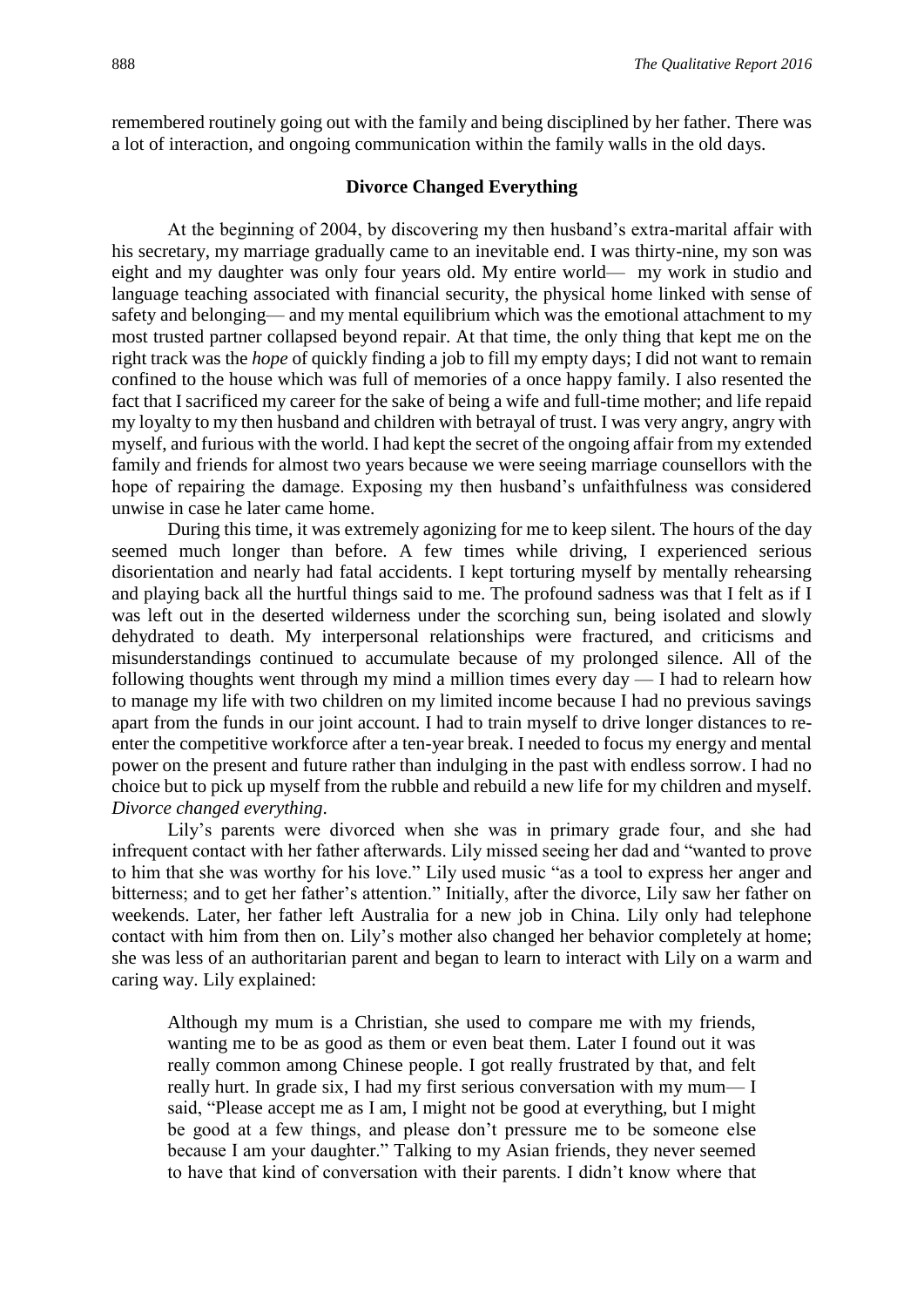In grade six, Lily showed a degree of intuition that was not commonly present with children at the same age. After the heart-to-heart conversation with her mother, Lily reported becoming closer, and that both of them began to change their mindsets. Lily felt that her mother showed interest in her playing and she was proud of her; and that helped Lily a great deal. Lily wanted to enjoy the learning process, and achieve her personal best. Her mother seemed to accept Lily as she was and getting "A plus" was no longer the end goal for her only daughter. Lily believes that she has a precious relationship with her mother because her friends constantly fight with their mothers and do not talk at all. One positive outcome which resulted from the tragedy was that the family dynamics had altered; Lily's mother related to Lily differently and more positively. But she missed having a male father figure to discipline her and to provide her with a sense of safety at home. *Divorce changed everything.*

#### **Social Stigmatization**

Statistics show that the number of school children coming from single-parent families is on the rise across the globe (Cliquet, 2003). Although divorce is a common social phenomenon, it remains a social taboo (Evans, Avery, & Pederson, 1999, 2000) which can affect the physical and mental well-being and interpersonal relationships of all concerned (Amato, Loomis, & Booth, 1995). Often the ripple effect lingers on to impact negatively on individuals and the community. Lily did not talk further about being traumatized as a child. I respect her silence and do not intend to add further interpretations, mainly for ethical reasons. I must also protect the family secrecy and integrity of my children by leaving them out in the discussion of "social stigmatization," although both of my children displayed some unusual inclinations and developed idiosyncratic habits as they grew. Thus, the following discussion on social stigmatization would be focused on "I" only.

Combining my ethnicity with my religious background, the complexities of the impact of divorce immediately intensified. According to the traditional Confucian familial hierarchies, a married woman's utmost responsibility is to please her husband, and to bear and raise children at home. Within the household environment, the married woman must submit to her husband and all elderly members including the in-laws and extended families living under the same roof. She will not have a voice until she has satisfied the requirement of multiplying and extending the family tree, which is usually after the birth of her first child, and preferably a male child to glorify the family name. Even if the marriage were to be brought to an end by the husband's unfaithfulness, a divorced woman was said to have caused the tragedy herself because she must have been a bad wife and mother. When I was separated from my ex-husband, my own father told me that it must have been my fault that I did not keep an eye on him (Fung, 2014). In other words, I failed to perform my expected cultural role: a submissive, housebound wife and mother who caters for the needs of everybody else in the household but herself. *Divorce changed everything; imposed cultural identity deepened the pain.*

Being a Chinese Christian made the situation even worse. In the rebuilding of my new life, I had once thought about the possibility of remarriage. Unfortunately, there were constant criticisms about me wanting to date men. I was told by my own brother that it was better not to get marry again in case it did not work out. Even though my Christian belief did not prevent remarriage my Chinese Christian friends recommended that I should proceed with great caution. They also suggested that "I should seriously consider staying single for the sake of the children" which meant further self-sacrifice. I was expected to remain single for the rest of my life, or at least until my children became independent. Dating too soon would reflect very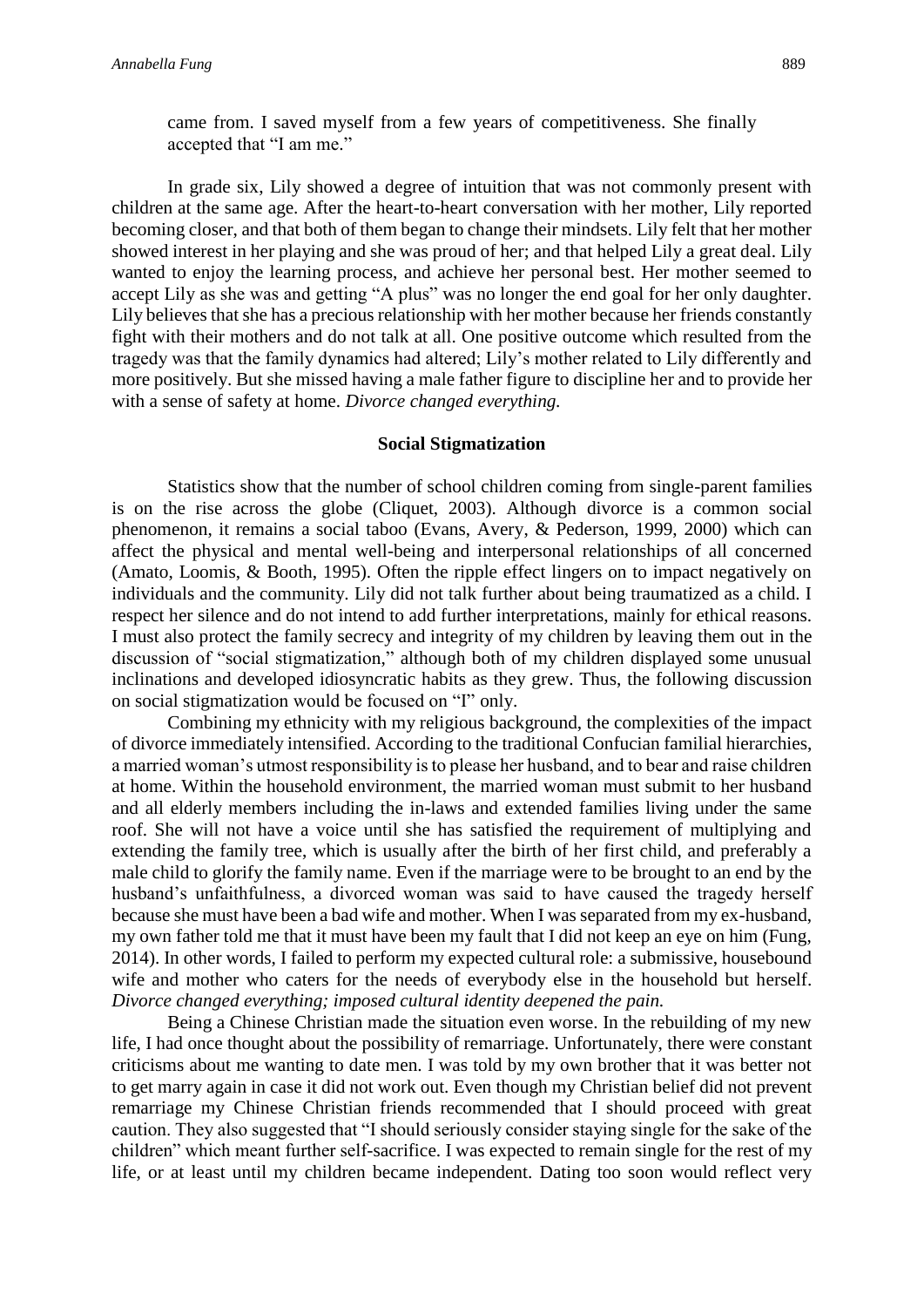negatively on my character; self-sacrifice, on the other hand, was to receive the highest praise, glory and admiration. *Divorce changed everything; prejudice intensified the tragedy.*

Some of my Chinese church friends believed that *I was guilty* as in "bad things result from doing/being bad;" so they made a decision to distance themselves from me. Socially, I used to be someone's wife in church and family gatherings, *divorce changed everything.* My identity as a single-parent no longer fitted the happy family gatherings. My single presence became a challenge. My family and friends neither knew how to handle me, nor wanted to learn how to support a broken family. The housewives talked about self-grooming, cooking, shopping, investment, holidays, church events, children's education and complaints about their boring husbands. My divorce became the dividing line that marked our difference— housewife versus divorced woman, the outcast. The housewives avoided me; I never enjoyed gossip and small talk, but I had blended in before. After my divorce, they said little to me, perhaps to avoid sensitive topics and embarrass everyone. Some housewives became hostile towards me because they were not happy with their husbands showing sympathy for my young family. Having a single woman in their family gatherings became awkward; perhaps I might later become the source of their marital problems. I suspected that they used silence to eject me from their closeended and selective social group. *Divorce changed everything; alienation is cancer.*

My world shattered again as if the divorce alone was not damaging enough for me. I was humiliated, unheard, ignored, and my pride and dignity taken. Instantly I realized I was friendless, without allies, and I remained paralyzed in a metaphorical pool of blood from the back-stabbing of my "so-called" friends. Perceiving my environment as threatening and hostile, I withdrew from further exposure to danger and ridicule. In my heart, I knew that my disappearance would make my church congregation feel less burdened; and I was right. I was disappointed with my church, but not my Christian faith. *Divorce changed everything; discrimination is a contagious disease.*

I was forced to invest my energy elsewhere, finding new 'safer' acquaintances who did not carry the burden of "knowing the former I/me." A few years later, when I thought the impact of divorce was minimized by time, I found myself drifting back into the big black hole of depression. I recall an incident that really hurt me profoundly. I had a very close girl friend whose husband had died some years earlier, and who was planning to remarry. I was delighted that my girl-friend was able to find love again in her mid-fifties. I was so happy for her that I spent an entire day on a shopping spree to buy myself a dress to attend her wedding. Later, I was shocked to find out that I was not even invited. It was her wedding, my very dear friend's wedding, a friend of more than twenty years, it was her wedding; but she abandoned me and wanted to have nothing to do with me. *Divorce changed everything*, I was not invited because I had a bad record in marriage. I consider that not only my girl-friend was guilty; the whole wedding planning committee was equally guilty. *Divorce changed everything; friendship did not stand the test.*

I complicate my predicament by adding age and gender to my ethnicity and religious orientation. It seems common for divorced men to remarry. For middle-aged women like me, remarrying is much harder. If I were to intersect these elements with social class, un/employment, single-parenthood, education, and dis/ability; my previously privileged life would dissolve into disadvantage. It was very difficult for me to find any kind of job after my long absence from the work force due to childbirth and child-rearing. I was a tertiary-trained school teacher but had never worked in Victorian government schools. I had also worked as a psychotherapist in hospitals and community organizations before, but my skills, my knowledge, my registration and professional ethics were outdated. Having been a housewife/mother for a long time, I lacked confidence and composure with a rather low selfimage resulting from being abandoned by my husband. *Divorce changed everything; the work*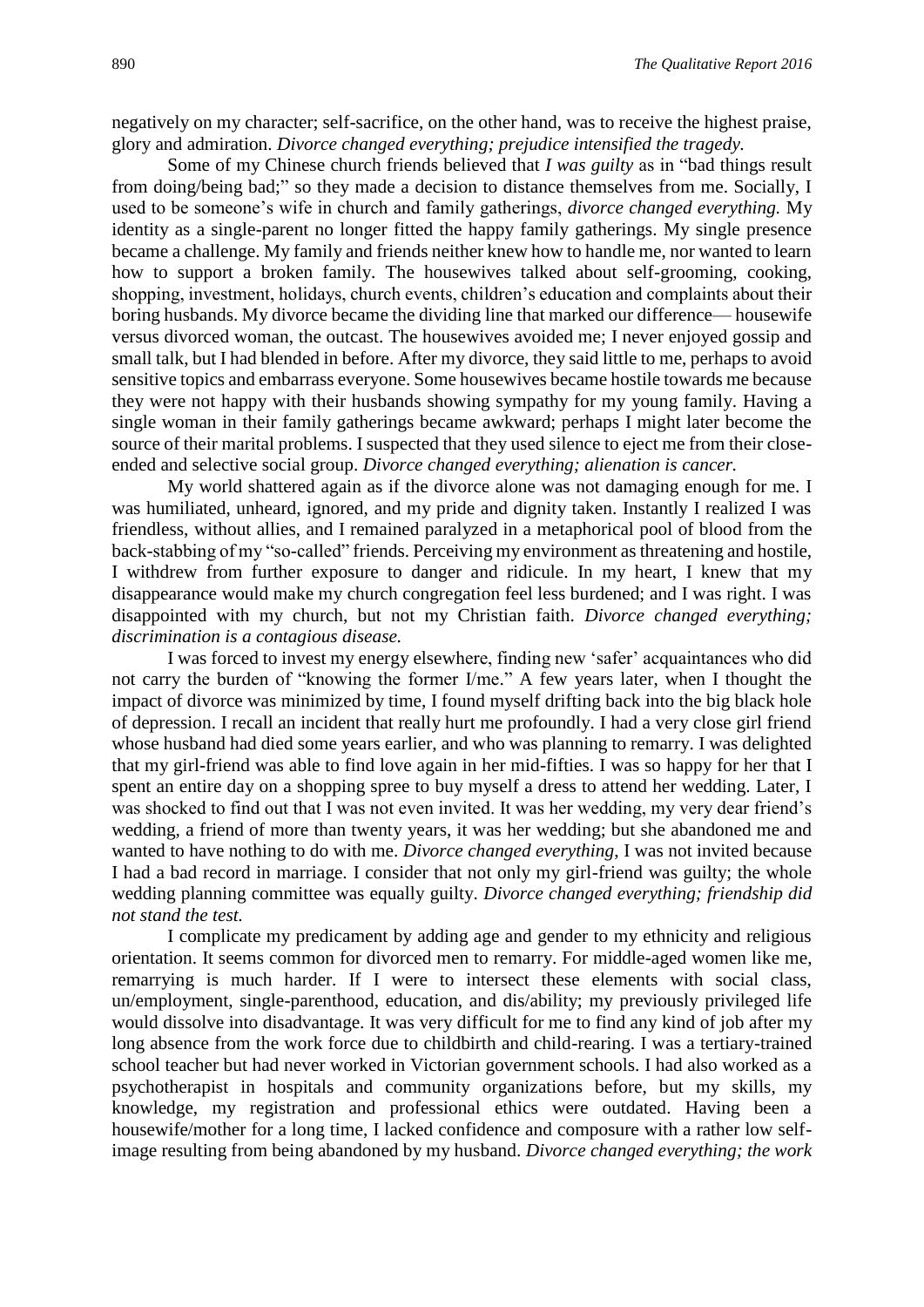### *force did not welcome middle-aged, middle-class unemployed divorced professional women after prolonged maternity and family leave.*

I was prepared to work in a shop or a factory but single-parenthood restricted the days and hours I could commit. I had to simply fit into my son's school schedules; and my four year old daughter had not even begun school. The first job I found was being a waitress working on the weekends at a big reception center around the corner from my house, since the children could be looked after by their father. Carrying heavy trays of dishes triggered former lower back injuries. In my twenties I was diagnosed with a slow degenerative condition classified as an invisible disability. In middle-age, doctors found osteophytes along my entire spine. But I continued waitressing because I had no other choice. Then I became a part-time kitchen assistant in a home economics classroom at a local high school. At this school I was offered my first teaching position as a music director because the principal heard my playing of a Mozart Piano Concerto during the end of the year school concert. I taught instrumental and classroom music, psychology and languages there for almost a decade. *Divorce changed everything; female middle-aged disabled single-parent had to work like a dog before a decent job arrived.*

The intersectionality of ten different identity positions adversely intensified the impact of divorce on my young family: Ethnicity, religion, gender, age, social class, marital status, parenthood, education, and un/employment and dis/ability. I was marginalized, misunderstood and mistreated by my former "so-called" friendship groups. My experience as a female divorced middle-aged Chinese Christian single-parent who was raised with middle-class privileges and being highly educated, combined with a physical disability and without a stable full-time employment resulted in a bigger crisis than simply divorce. Due to social stigmatization, discrimination and alienation, I became defensive and distrustful of others. I appreciated that some of my new acquaintances genuinely tried to help me but they lacked the experience and skills to be able to walk in my shoes. As long as I remained weak I was the subject of their charity. Being raised in a middle-class family and trained as a therapist, my arrogance and professional knowledge in counselling also hindered me. Suffering from this superiority-inferiority complex; I continued to navigate through uncertainties and confusion as I learned from my divorce experience. I believe that the damage of divorce to a family could extend, across generations because the psychological trauma that my children endured created a less than ideal childhood for them. *Divorce changed everything; non-visible pain lingers because socially stigmatized perception is reality for me.*

#### **Musicking and Hope: Lives Transformed**

In March 2003, my mother passed away. I formed the *Sound of Joy Music Ministry* six months later and began composing musical works. My mother had played the most influential role in inspiring my musical life; and musicking (all forms of musical engagement including performing and composing) was my tribute to her and my way of coping with grief and loss. In four months, I completed four volumes of song collections, and these works were scheduled to be released in an overseas market. When I came back from my trip; I discovered my then husband's extra-marital affair. I was told that "my talent was initially attractive to him; but the same talent made him resentful because his career achievement was overshadowed by my success." I was blamed for *being myself*; I could do nothing about it. I continued with musicking as a way of escaping the heart-breaking reality of betrayal. In 2004, *Volume 5: A New Man* was published. It was written during the most testing time of my life when we were going through marriage counselling. Unfortunately, he did not have any intention of renewing our marriage or of becoming a "new man." Two years later, our divorce became final.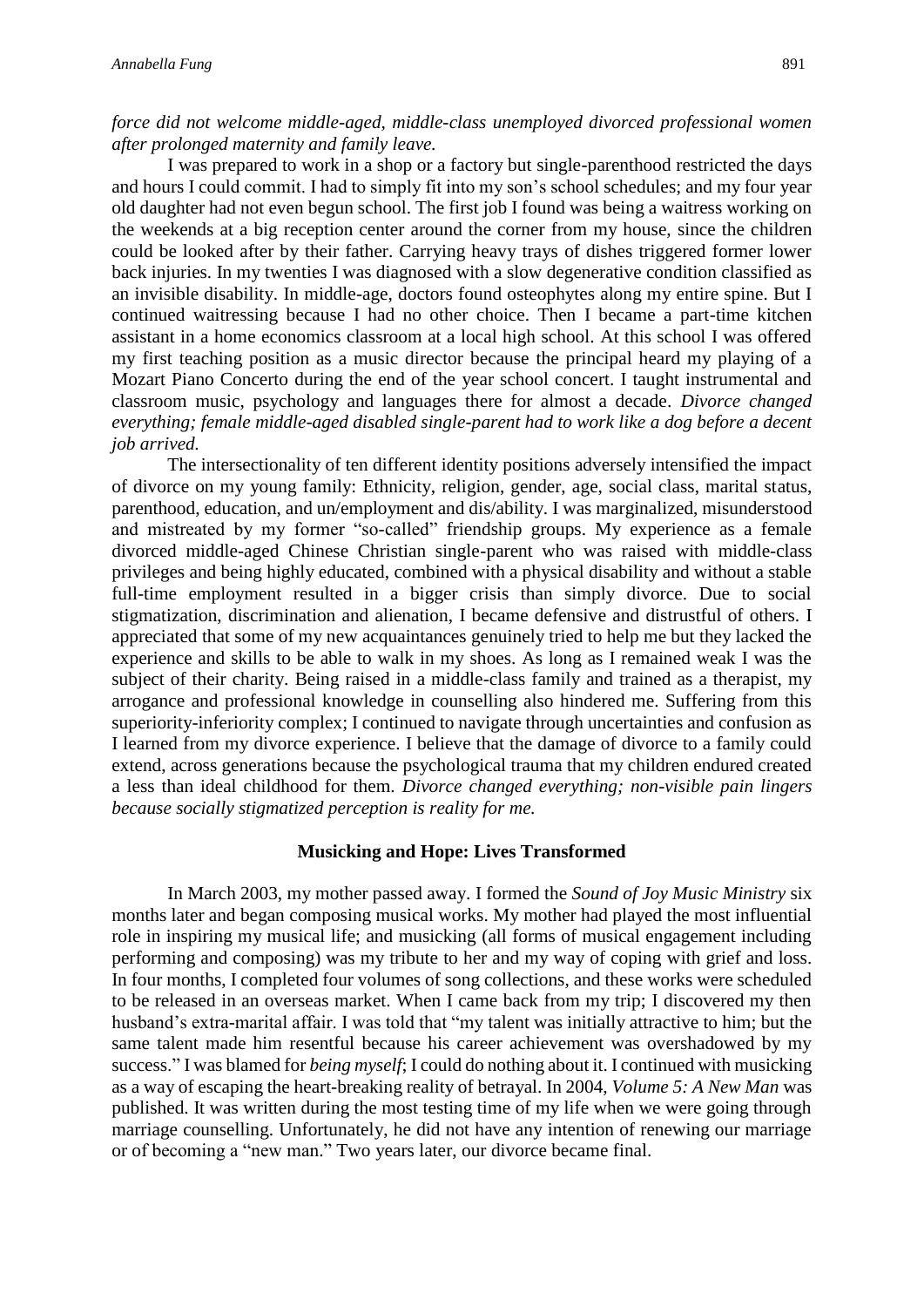*Divorce changed everything,* including my desire to compose. I cried for three years, mourning the death of my marriage as in Chinese traditions. In hindsight, I knew our marriage had to end because I probably could not pretend to be a submissive woman for my entire life. There was no problem in our marriage for sixteen years when I played the correct cultural role. My mother's passing triggered the need for me to be "authentic to my true self" and I wanted to use my musical talent in composition to contribute to the world. I was guilty of wanting to be an individual. During a most unexpected Sunday service in September 2009, I heard the choir singing the theme song from my first published work *For You I Sing* released six years earlier; I could no longer contain my tears. Music is therapy and with a dose of my own medicine (by listening to my work being sung) my self-imposed imprisonment ended. I was not angry with myself anymore. I blamed no one for my misery and I was cured emotionally almost instantaneously.

With a renewed spirit and a divine hope, I began playing on the piano frantically after such a prolonged break. In three months, I completed three song collections: *Surrender, Healing* and *Rest* and they were published in January 2010. Six months later, in July 10, I launched these three books in concert in Melbourne where I played the piano, sang as a soloist and worked alongside two different choral groups. This concert entitled "From Surrender to Rest" was restorative for my young family because it marked the Sabbath Year of my divorce. Biblically, Sabbath symbolizes 'rest', the seventh year to rest after laboring for six years before. My daughter gave a speech about her experience being raised in a single-parent home, and being traumatized by the fact that she started school without a father. My son also took on an active performer role in this concert and played the flute to accompany one of the choirs in a couple of pieces [\(https://www.youtube.com/watch?v=4GQih5WC-ME&feature=youtube\)](https://www.youtube.com/watch?v=4GQih5WC-ME&feature=youtube)*.*  This was the first time that my divorce story was told in public. I sang *Surrender* in my concert that portrayed my heartfelt pain and my recovery from divorce; my school colleague accompanied my singing on his Spanish guitar. I have chosen this song for my imagined performance because it identifies the concept of *divine hope* that led to the healing of my shattered life.

#### *Surrender*

*On this rainy day I'm feeling blue, my heart wells up with tears that overflow. Then I hear my Lord whisper to me, "My child, I feel your pain." You are my Lord! You know me so well. Teach me to trust You, walk with You each day. Teach me to obey You without asking 'why.' Submitting to You is the best way to live. Letting You take control of my life, my confusion and fear disappear. I find power, I find peace of mind, I find freedom within. I am willing to surrender all to You, my true best friend.*

Human beings are greedy wishful thinkers. We have endless needs, wants, wishes and hopes. Psychologists differentiate needs from wants and from wishes. Needs are basic, we must have them for survival. Wants are something concrete we hope to have with some background knowledge of the ability of getting them. Wishes are more abstract, but frustration occurs if the wish is not realized. Divine hope is completely different; it is a hope directed at a higher power in the universe beyond oneself, bigger than the total sum of the best of all mankind. It is my surrender to and investment in this higher power that rescued me from endless self-doubt and self-imposed torture, as a result of being betrayed by my former marriage partner. I was set free having redirected all destructive thoughts and feelings into something productive as in musicking.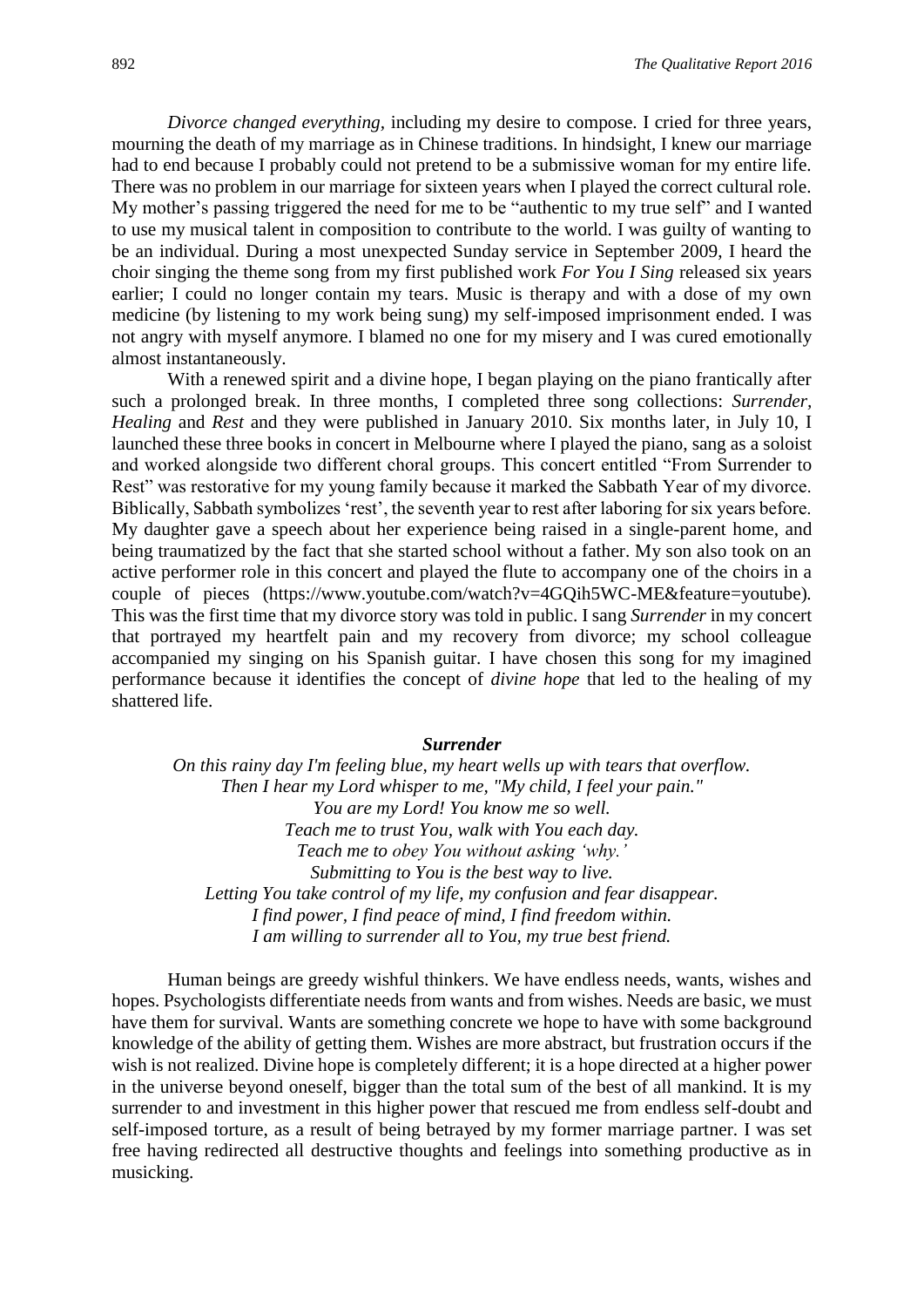Musicking and divine hope transformed me and to finally found peace within myself. As for Lily, her musical journey was very different. Her parents decided she would learn the piano. Now she says that "music is very much her identity," but she endured physical punishment from her father and her first Chinese piano teacher, coupled with psychological manipulation from her second piano teacher. After her parents' divorce, Lily said that she used music as a tool to get attention from her father— the absent parent.

When I played something for him, he had no reaction, never any praise. Then he would ask, "Was it perfect? Did you have any mistakes?" He always expected me to be the best. He was the one who smacked me. I used to think I wasn't good enough, later I realized that he just doesn't like classical music. It made me feel quite hurt for a lot of years. In my music education, I tried really hard to be as good as I can to make him proud, because I wanted him to say, 'Well done!' I never heard him say anything good about me.

Lily's father set very high expectations and desired her to be the perfect child. This is consistent with the Chinese cultural value — "compelled to excel" and the Confucian concept of *guan jiao* (discipline) (Wu & Singh, 2004). Kong-Zi/Confucius (2010) asserted that "love without discipline becomes harm" and "it is the father's fault if a child is not disciplined; it is the teacher's fault if a child is not taught" (Kong, 孔子論語 *Confucian Analects* [*CA*], trans. in Ames & Rosemond, 2010). Influenced by Confucianism, Lily's father knew it was his responsibility to train and govern his daughter, to help her to find "*dao*"—the enlightened pathway unique for the child through the process of self-perfection. This moral cultivation combined self-striving and intellectual development with the higher importance placed on character building than academic pursuit (Chen, 2006; Li & Yue, 2004). Lily's father never said anything positive or praised Lily, and this could possibly be explained by his influence of the Confucian teaching that "praise leads to pride, and a proud soldier is doomed for a lost battle" (*CA*).

It is traumatic for small children to witness and live through the divorce of their parents; the children sometimes feel at fault. Lily desperately needed to earn her father's love with whatever she could do well, because her father no longer lived with her. Unfortunately, Lily's father said nothing positive. This underpins Lily's inability to accept compliments gracefully because she is not used to it. Although she said it hurt her, her father's unresponsive behavior was a very powerful motivator to foster her desire for self-perfection. Lily wanted to succeed to correct her father's impression about her being "not good enough;" she was longing to be accepted as a child cherished by the most significant man in her life. Lily went on to explain their estranged relationship:

At the start, he still lived in Melbourne. I saw him a little, then he moved to China. I have called him every week for the past fourteen years. When I called him to say I performed and got good grades, did eighth grade piano in half a year; everyone was proud of me, he said nothing. One time, he came to Australia… he drove me and my teacher to a concert. In the car ride, my teacher told him that I was really talented in music, and I passed the Associate Diploma of Music Performance at sixteen, she wanted to get a reaction from my dad, but he still said nothing; that hurt me a lot.

 Finally, Lily could no longer accept her father's non-reaction. She became angry and courageous. She asked her father, "Why is it that no matter how hard I practice or what grade I pass or whatever I perform for you, you never seem to be happy?" Lily expected her parents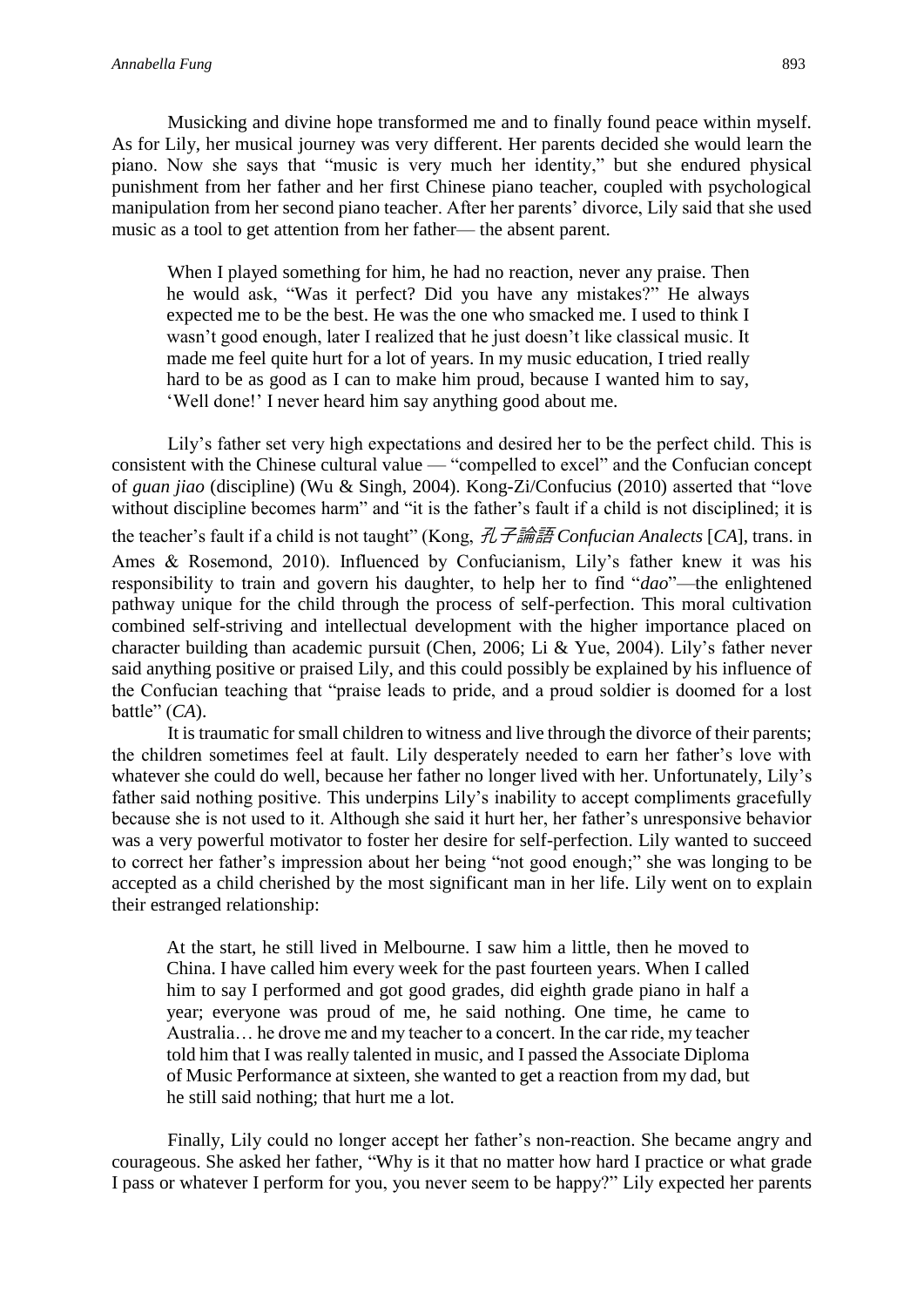to be supportive and encouraging; she wanted them to acknowledge her. Lily's dad explained to her when he grew up, he never had that. The only way to make it and survive is to be the best, that's "Chinese" too — "You can't be average" … he did not want Lily to be easily taken advantage of, avoid trouble, stay safe and live long. He wanted Lily to have a better life than him.

Lily and her father were from different generations with different expectations. Lily was raised in Australia with Christian teachings that value human rights and loving relationships between family members; her father was brought up in Taiwan, and influenced by Confucianism (the root of Chinese culture). He believed that "the only way to survive is to be the best, and you can't be average." The daughter was concerned with the "process," whereas the father focused on "end results." Lily wanted to receive warmth, support and acknowledgement from her father, but her father rebuffed all invitations to speak or compliment, masking his emotions. Such unarticulated and fundamental differences presented major problems and exacerbated the already alienated father-daughter relationship. Accepting that her father was brought up in a different culture, Lily decided to forgive him after many years of bottled up resentment. Lily's attitude towards him and her music learning has changed. She explained:

I used to hate calling him and spent the whole week thinking what to say to him. I needed to make myself sound good, like giving a report card. After I forgave my dad, I genuinely missed him when he left, and I felt that I finally have two parents again. After that, I was thinking, 'Why do I play music now?'… I realized my passion is playing with other people— At high school, I accompanied the primary and secondary choirs, worship band, class mates. At university, I accompanied public exams for flute and viola students, and tertiary music students' auditions and competitions. Before, I played music to make myself feel better. Now, I don't have to play it for myself.

Slowly Lily adjusted her feelings towards her father. She was relieved to be free from her own bondage of anguish and hatred. Lily's defensive system melted down once she found out that her father still loves her. It may be argued that the "inner child" within Lily long deprived of fatherly care found *hope*. Lily said that she actually missed him when he left for China. Possibly in her imagination, Lily re-enacted her broken family becoming reunited. This new-found freedom liberated her from using music to create an impressive profile to disguise her insecurities; this in turn helped her to identify her true passion in "piano accompanying." Lily no longer needed to play piano to make herself feel better, but to enjoy music for music's sake as well as allowing others to shine in collaboration with her playing.

In her last visit to Taiwan with her mother, Lily had an emotionally touching experience with her paternal grandparents' family. Since her parents' divorce, these two extended families had no contact for many years. Lily's uncle— her father's older brother— invited Lily's maternal grandmother to join the paternal grandmother's family for an outing, so three generations of men and women did some sight-seeing during the day, and had a huge banquet in a fancy restaurant at night. Lily recalled her musical performance on that evening:

I played a traditional Taiwanese folk song and another song that my maternal grandma taught me. I played on the ocarina for my paternal grandma's family during dinner. People on my dad's side were reserved emotionally. They didn't say anything, but I think they liked it, they clapped. I was touched by my uncle's generosity that he went so far to do this for us. The restaurant would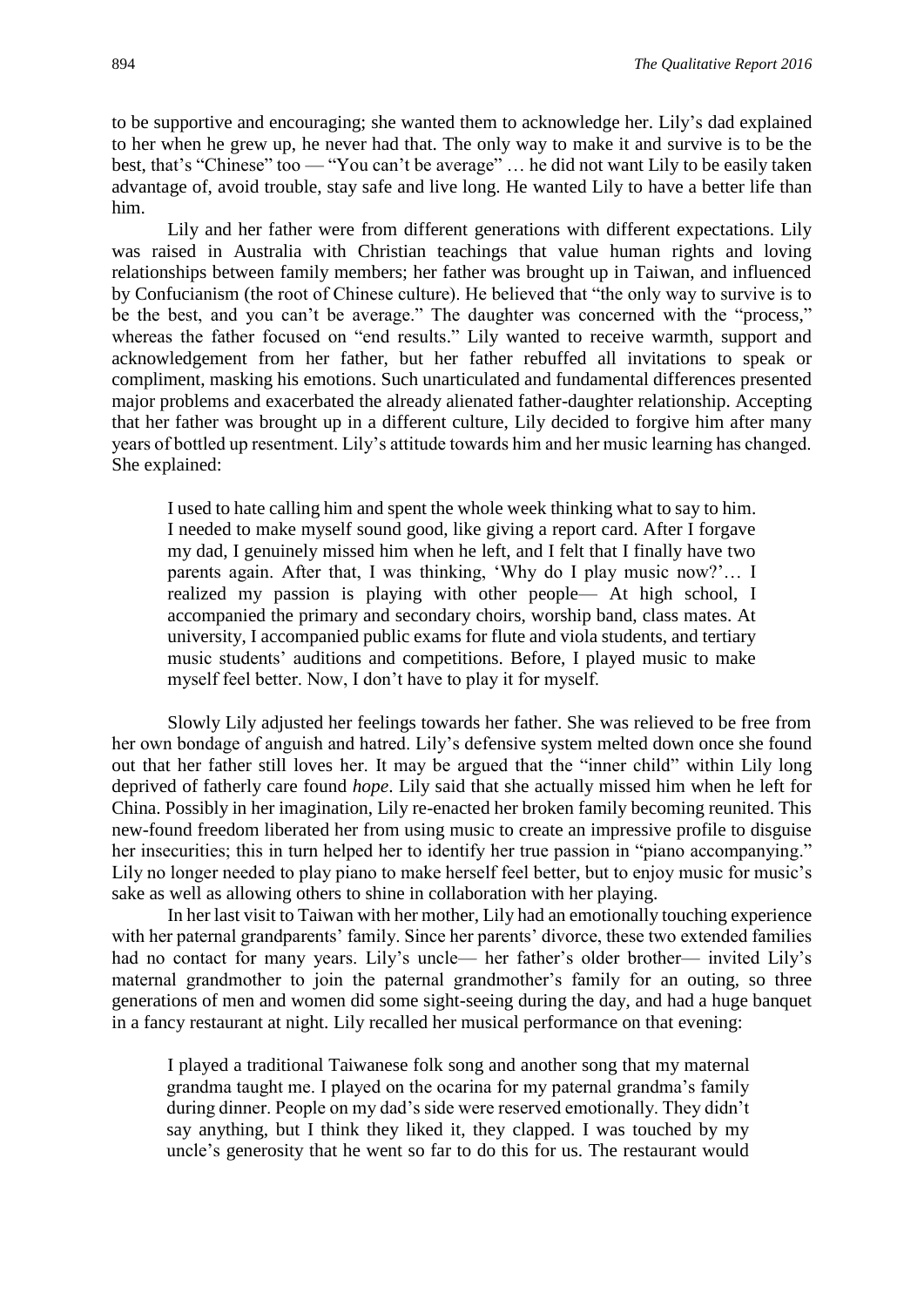Through her uncle's kindness and generosity, Lily found closure in the reunion of the two extended families in Taiwan. The only link between the two families is their cherished grandchild— Lily. She was very proud that she acted as the mediator to this momentous event where she learned the songs from one grandmother, and presented them to the other grandmother. Lily chose to use the ocarina as the instrument for the banquet performance not just for convenience and portability but because it was her maternal grandmother's special expertise. Thus Lily symbolized the one grandmother reaching to the other family through their granddaughter, to mend a broken relationship and to achieve unity and harmony. The paternal family members did not show any emotion after Lily's performance, and she was not surprised by that. Rather, she could see where her father's habitual non-reaction to her playing came from. Such new found understanding further released Lily from her hurtful feelings and her misconceptions of her father. Lily was very pleased with the outcome of this overseas trip. Lily used music functionally to bridge the invisible gap between two alienated families.

From finding piano playing repulsive in her primary years to graduating with a music degree with flying colors, Lily said it was the *divine hope* in her faith that sustained her passion, and gave her the on-going strength to overcome numerous obstacles. Being a performer and an accompanist, Lily considers that there are parallels between her learning and her faith; and she elaborated on the transferable skills she gained through her work:

My life is music-based; my faith has motivated my learning besides music itself. I see parallels between playing music and my relationship with God. For accompanying, it is about making someone else look good and let them get the glory. Ideally, we are equal partners in the ensemble, but it is their needs before my needs. People ask me after I perform— how I did it with courage, smiling face and looking at ease. I have to say it is God who gives me the strength that I always appeared to be calm although I might feel anxious inside. As an accompanist, I need to get along with difficult people. I have learned the skill of compromise. This helps me in "friendship" too. I played about ten concertos for my fellow students in my second year. We always ended up being good friends.

Lily's own narratives showed that on-going music engagement had nursed her lost childhood back to health. Lily used music as a tool to get attention from her absent father in her childhood. As an adult, she used music to repair the brokenness of her extended family in Taiwan. To Lily, her passion in music was reinforced after she witnessed what music could do in promoting harmony in interpersonal relationships. She continued to use music in her career as an accompanist to gain friendship, and to extend her social networks. Lily attributed her success in music to her faith. *Musicking* and *divine hope* had transformed an emotionally angry, physically beaten, psychologically introverted and socially marginalized child from a fatherless household to a mature, confident and independent young adult professional.

#### **Storytelling: Bondages Liberated**

We often present ourselves based on others' perception of us and how we see ourselves in relation to such perception. My autoethnography (integration of two stories: auto and ethno) reflects on the challenges of dealing with the multiple identities associated with divorce. I have interrogated my privileged and disadvantaged positions as they relate to ethnicity, religion,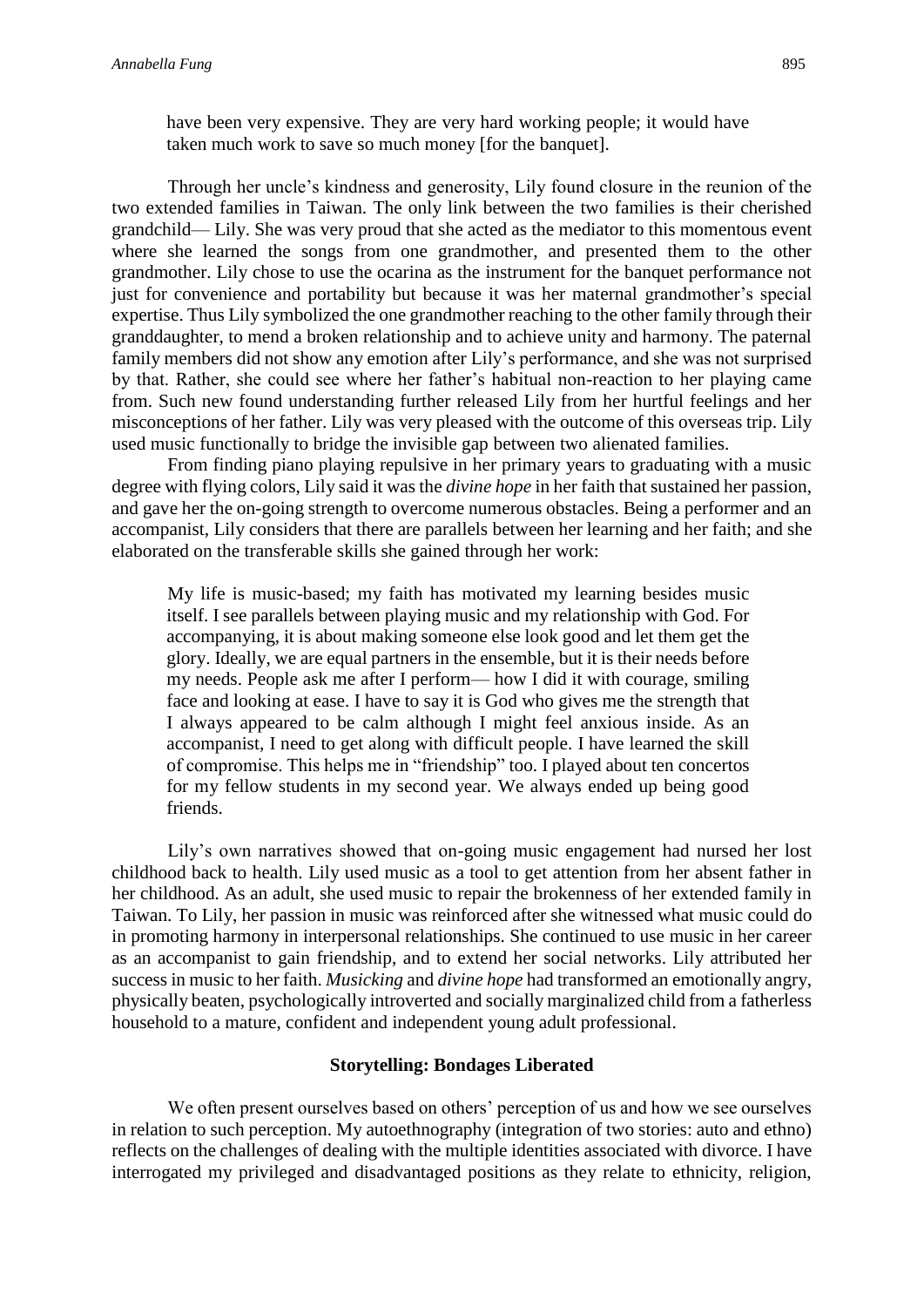gender, age, social class, marital status, parenthood, education, un/employment and dis/ability. On behalf of Lily, I resisted the distorted presumption about "bad things result from doing/being bad." Using the narratives from the two journeys, I challenged the biased cultural views, negative stereotyping and categorization of human experiences linked with divorce. I used my/our lived experiences to protest against social stigmatization, inequalities, prejudice and discrimination. Human beings are complex individuals; just knowing someone is 'divorced' tells us little. The lived experience of each individual is unique as each person intersects with different identity positions within a given sociocultural frame. The implication of this study is that we must not make assumptions about anyone associated with divorce and coerce that person into any existing stereotypes. We should respect and value each person as a "one-and-only-history-event" in this universe; and acknowledge the fact that the experience of an individual can illuminate the general even in the smallest way.

I have demonstrated that while bad things can happen to all, we emerge as better and stronger persons after surviving adversities. This is done in relation to Lily's own journey, a young adult surviving a traumatized childhood, and growing up in a single- parent home as a result of her parents' divorce. I have pinpointed the fact that as life writers, we owe our stories to those whose lives intersect with ours; and ethical issues regarding confidentiality and consent for disclosure of information must be handled with sensitivity and sensibility. I have tried my best to protect the family secrecy and integrity of my children and Lily. I have presented two different lives of two generations in one city, juxtaposing and intersecting each other at various points in time and space. I have explored how the concepts of *musicking* and *divine hope* had transformed us from our brokenness to survival, to healing. Finally, I believe that story-telling has liberated us from our own guilt-driven and self-destructive imprisonment, because presenting our lives in multiple points of contact and streams of processing enables the discovery of our authentic selves. My imagined autoethnographic performance is therapeutic and embodied. It incorporates evocative texts, dramatic narratives, artistic installations and musical presentations that combine to communicate my/our inner-world/s to others who might share a similar story since there is commonality in human experience. Unfortunately, much of its rich content including the temporal, audio-visual, musical and artistic-speechcommunication aspects are lost in the process of conversion to text on paper. This study values an existing direction in qualitative inquiry, that is, the incorporation of arts-based materials and multimedia in autoethnographic performances.

#### **References**

- Amato, P. R., Loomis, L. S., & Booth, A. (1995). Parental divorce, marital conflict, and offspring well-being during early adulthood. *Social Forces*, *73*(3), 895-915.
- Ames, R. T., & Rosemond, H., Jr. (2010). *The analects of Confucius: A philosophical translation*. New York, NY: Ballantine.
- Allen, B. J. (2010). *Difference matters: Communicating social identity*. Denver, CO: Waveland Press.
- Allen-Collinson, J. (2011). Intention and epoché in tension: Autophenomenography, bracketing and a novel approach to researching sporting embodiment. *Qualitative Research in Sport & Exercise*, *3*(1), 48-62.
- Antikainen, A., Houtsonen, J., Huotelin, H., & Kauppila, J. (1996). *Living in a learning society: Life histories, identities and education*. London, UK: Falmer Press.
- Atkinson, P. (2006). Rescuing autoethnography. *Journal of Contemporary Ethnography*, *35*(4), 400-404.
- Blumer, H. (1986). *Symbolic interactionism: Perspective and method*. Oakland, CA: University of California Press.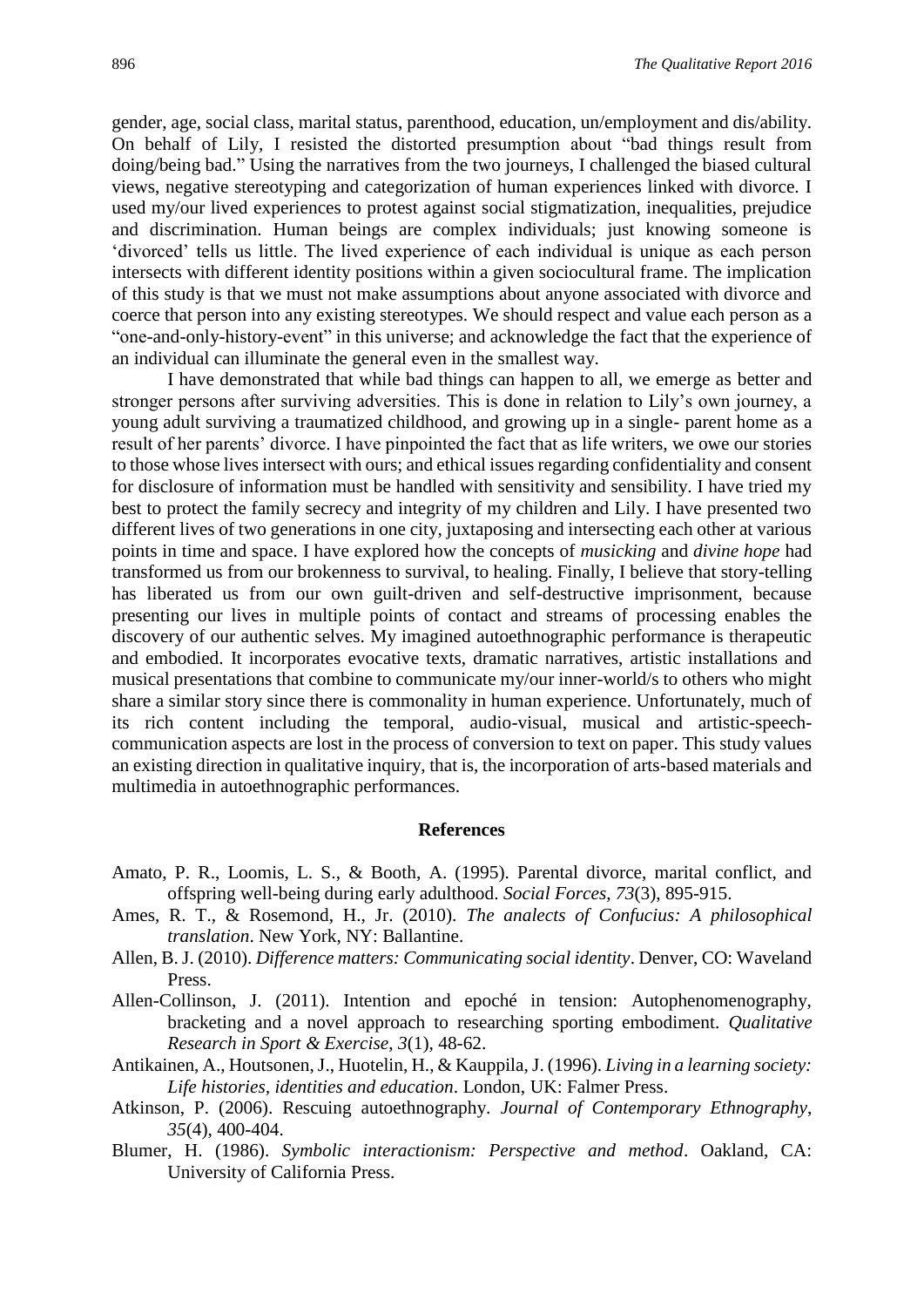- Bochner, A. P. (2012). On first-person narrative scholarship: Autoethnography as acts of meaning. *Narrative Inquiry, 22*(1), 155-164.
- Boylorn, R. M., & Orbe, M. P. (Eds.). (2014). *Critical autoethnography: Intersecting cultural identities in everyday life* (Vol. 13). Walnut Creek, CA: Left Coast Press.
- Boyle, M., & Parry, K. (2007). Telling the whole story: The case for organizational autoethnography. *Culture and Organization*, *13*(3), 185-190.
- Chang, H. (2008). *Autoethnography as method* (Vol. 1). Walnut Creek, CA: Left Coast Press.
- Chen, L. (2006). Confucius educational thoughts and basic concepts. *Beijing University Newspaper, Philosophy and Social Science.* 100871, http://2006-cqvip.com*.*  (Translation: 陳來, 論儒家教育思想的基本理念, 北京大學學報, 哲學社會科學版, 2006)
- Cliquet, R. (2003). Major trends affecting families in the new millennium Western Europe and North America. In *Families in the process of development major trends affecting families: A background document* (2003-2004), *United Nations, Division for Social Policy and Development.* Retrieved January 28, 2016 from [www.un.org/esa/socdev/family/Publications/mtcliquet.pdf](http://www.un.org/esa/socdev/family/Publications/mtcliquet.pdf)
- Ellis, C., & Bochner, A. P. (2000). Autoethnography, personal narrative, reflexivity:
- researcher as subject. In N. Denzin and Y. Lincoln (Eds.), *The handbook of qualitative research* (pp. 733-768). Thousand Oaks, CA: Sage.
- Ellis, C., Adams, T. E., & Bochner, A. P. (2011). Autoethnography: An overview. *Forum Qualitative Sozialforschung/ Forum: Qualitative Social Research, 12*(1). Retrieved from: <http://nbn-resolving.de/urn:nbn:de:0114-fqs1101108>
- Ellis, C., & Bochner, A. P. (Eds.). (1996). *Composing ethnography: Alternative forms of qualitative writing*. Walnut Creek, CA: Alta Mira Press.
- Einstein, A. (1949). *Albert Einstein: Philosopher-scientist* (Vol. 7). Library of Living Philosophers. La Salle, IL: Open Court
- Evans, R. W., Avery, P. G., & Pederson, P. V. (1999). Taboo topics: Cultural restraint on teaching social issues. *The Social Studies*, *90*(5), 218-224.
- Evans, R. W., Avery, P. G., & Pederson, P. V. (2000). Taboo topics: Cultural restraint on teaching social issues. *The Clearing House*, *73*(5), 295-302.
- Fisher, W. R. (1987). *Human communication as narration: Toward a philosophy of reason, value, and action* (Vol. 201). Columbia, SC: University of South Carolina Press.
- Fung, A. (2014). The influence of Confucianism on identity formation of a multi-skilled migrant: An autoethnography. *The Qualitative Report*, *19*(50), 1-19. Retrieved from: <http://nsuworks.nova.edu/tqr/vol19/iss50/1>
- Freire, P. (1970). *Pedagogy of the oppressed: 30th anniversary edition*. New York, NY: Continuum.
- Schnase, J. L., & Cunnius, E. L. (Eds.). (1995). Proceedings from CSCL '95: *The First International Conference on Computer Support for Collaborative Learning*. Mahwah, NJ: Erlbaum.
- Gruppetta, M. (2004). Autophenomenography? Alternative uses of autobiographically based research. In P. L. Jeffery (Ed.). (2004). *Association for Active Researchers in Education (AARE) Conference Paper Abstracts.* Sydney: AARE. Retrieved from: <http://www.aare.edu.au/04pap/gru04228.pdf>
- hooks, b. (1989). *Talking back: Thinking feminist, thinking black.* Boston, MA: South End Press.
- Kong-Zi, C. (2010). 孔子論語 *Confucian Analects*, translation by R.T. Ames. *The analects of Confucius: A philosophical translation.* New York, NY: Ballantine.
- Li, J., & Yue, X. (2004). Self in learning among Chinese children. *New directions for child and adolescent development*, 27–43.